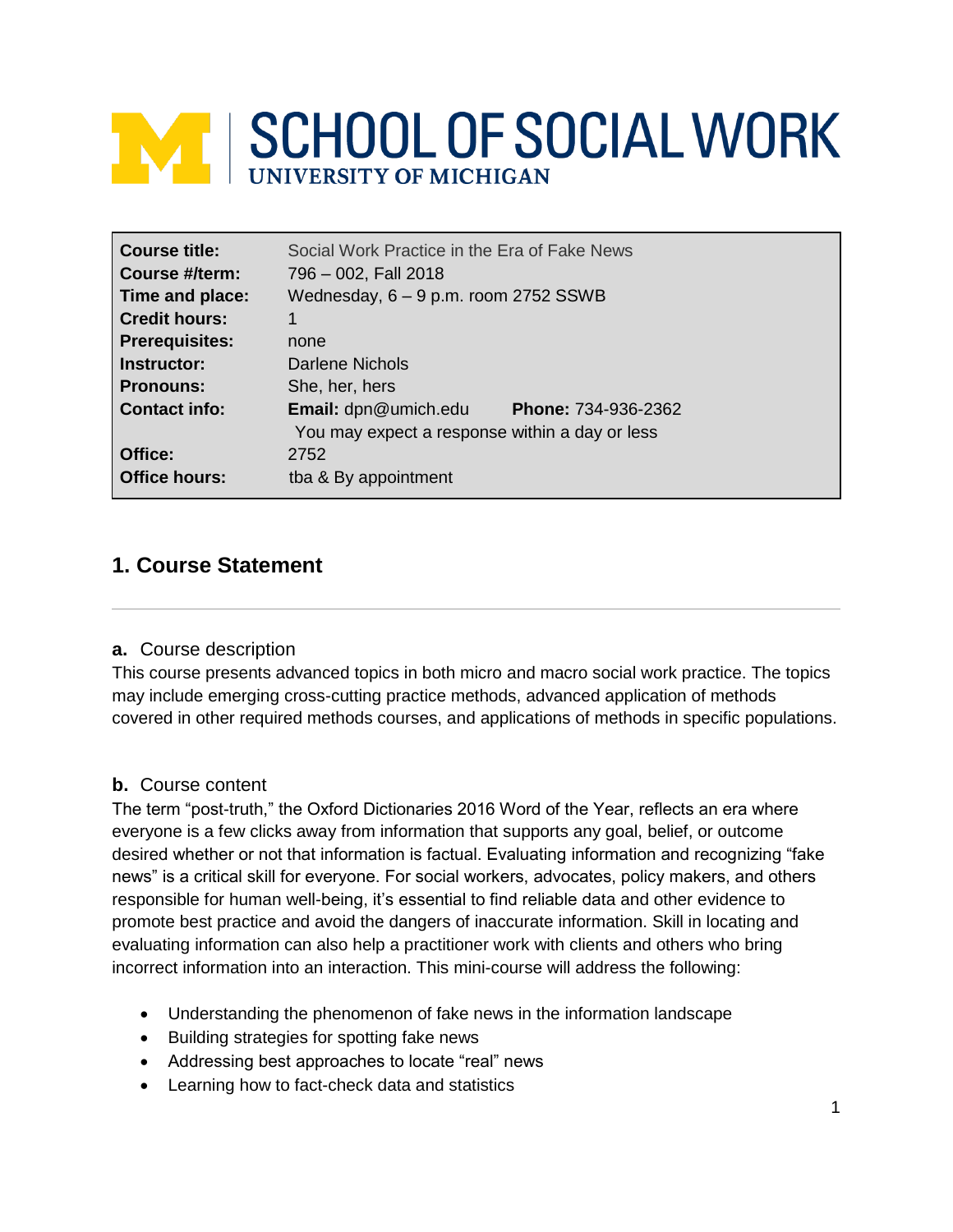- Ways in which information is organized, structured, and delivered to support the dominant social narratives in the U.S.
- **c.** Course objectives and competencies
	- Critically evaluate information sources, focusing on currency, relevance, replicability, accuracy, authority, and purpose. 4.2
	- Identify the social impact of "fake news" and other fabricated or grossly biased information on decision-making and help-seeking behavior. 4.1, 6.2
	- Understand how one's own biases, media consumption practices, and worldviews can alter how one searches for and selects information for personal and professional use. 1.2, 1.5, 4.2, 4.4
	- Assess how the dominant social narrative shapes what we hear and see through news media. 4.1

# **d.** Course design

This course is designed to continue the development of critical thinking skills about information, how it is retrieved, utilized, and understood by ourselves and those with whom we work. While there will be some short lectures, we will engage with the material primarily through guided discussion and engagement with the materials. Students will be encouraged to bring their own observations about "fake news" and its manifestations online and elsewhere to enhance all of our understanding of fake news in today's world.

# **2. Class Requirements**

# a. Text and class materials

Readings, video links, and other course material will be linked in Canvas at least one week prior to the class for which it will be assigned. Reading or viewing materials before class will be essential in order to best engage with class discussions.

# b. Class schedule

| Date/Time            | Agenda                                                | <b>Required Readings &amp;</b><br><b>Assignments</b>                          |
|----------------------|-------------------------------------------------------|-------------------------------------------------------------------------------|
| Week 1<br>October 18 | <b>Introductions</b><br>Course plan<br>Using dialogue | Read "Lexicon of Lies"<br>Complete assignment 1<br>before first class meeting |
|                      | <b>Defining Fake News</b>                             |                                                                               |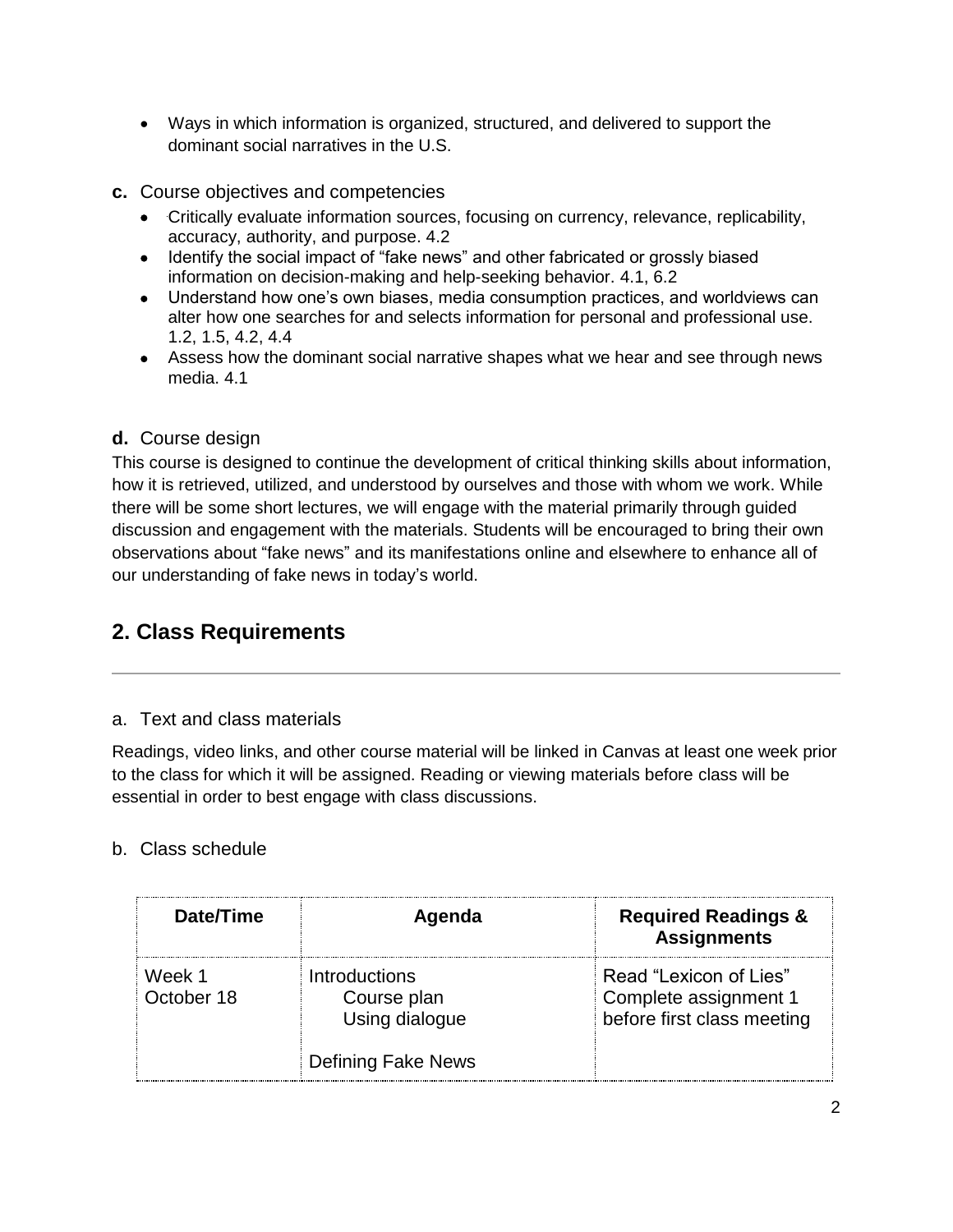|                       | Finding credible sources                                                                                                                                                                                                                       |                                                                                                                                                                                                                                                                                                                    |
|-----------------------|------------------------------------------------------------------------------------------------------------------------------------------------------------------------------------------------------------------------------------------------|--------------------------------------------------------------------------------------------------------------------------------------------------------------------------------------------------------------------------------------------------------------------------------------------------------------------|
| Week 2<br>October 25  | Becoming a News Spotter<br>Developing strategies for<br>finding credible evidence<br>(continued)<br>Understanding where fake<br>news comes from & why<br>Identifying fake news<br>Correcting misinformation<br>The role of cognition &<br>bias | Read page from FAIR:<br>http://fair.org/take-action-<br>now/media-activism-<br>kit/how-to-detect-bias-in-<br>news-media/<br>Apply criteria from this<br>page to selected topic<br>(week one brainstorm;<br>further details on Canvas)<br>Read: Lewandowsky, S,<br>Ecker, U.K.H., & Cook, J.<br>(2012). [in Canvas] |
| Week 3<br>November 1  | Literacy Beyond the Written<br>Word<br>Data & statistical literacy<br>Information literacy<br>Algorithmic literacy<br>Understanding information<br>marketing                                                                                   | Read selections posted in<br>Canvas from Truth Decay,<br>and Propaganda in the<br><b>Helping Professions.</b>                                                                                                                                                                                                      |
| Week 4<br>November 8  | Media and Information<br>Institutions<br>How these sustain dominant<br>social narratives & myths<br><b>News outlets</b><br><b>Publishers</b><br>Journal editors                                                                                | View video: "Framing an<br>Execution"<br>https://umich.kanopy.com/<br>video/framing-execution-<br>media-mumia-abu-jamal<br>Think about the questions<br>listed on Canvas for this<br>video as you watch it; be<br>prepared for discussion                                                                          |
| Week 5<br>November 15 | Social Fragmentation and<br>societal impact of "fake<br>news"<br>Privilege and access to<br>information                                                                                                                                        | Complete assignment<br>three                                                                                                                                                                                                                                                                                       |